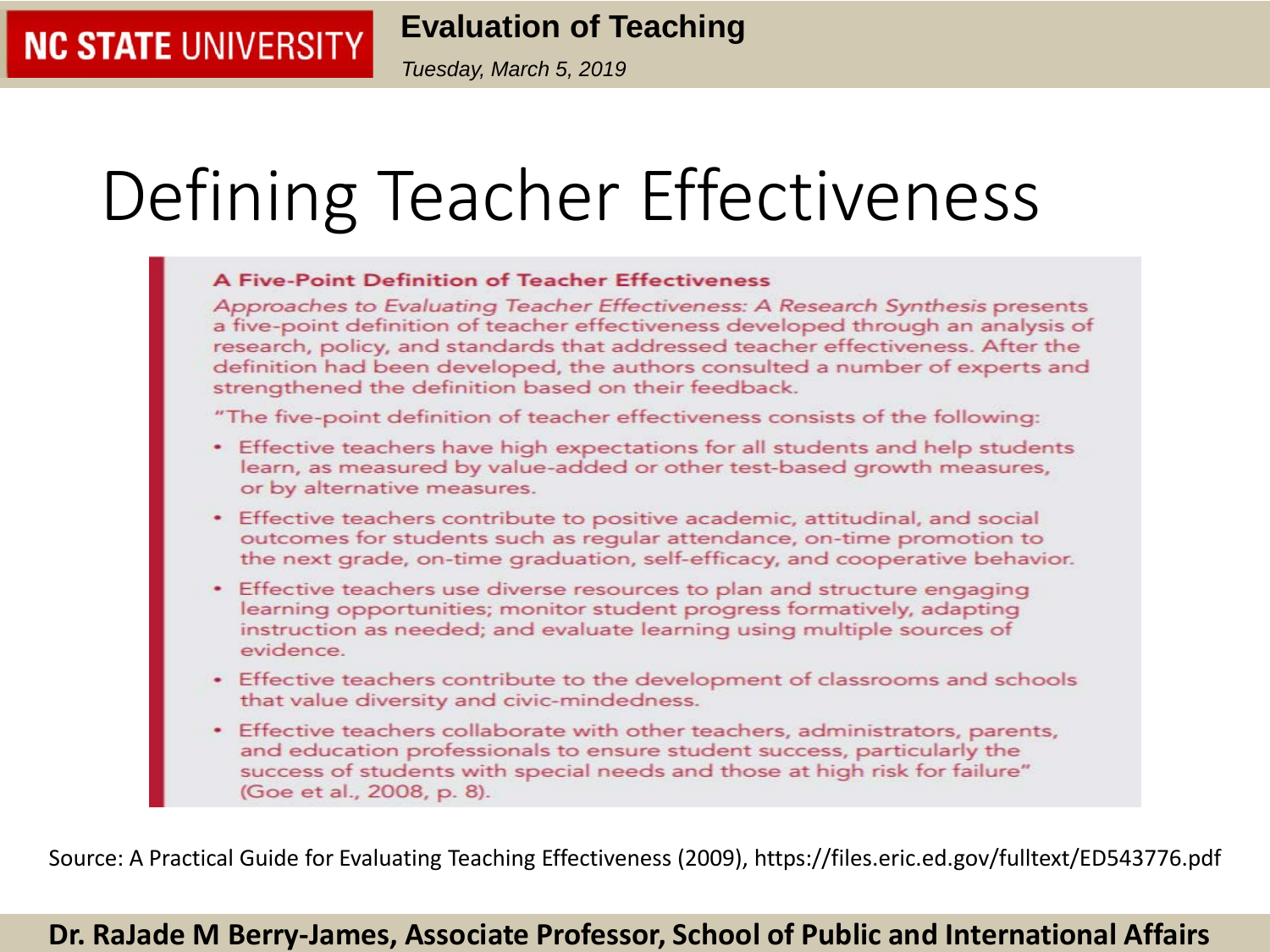*Tuesday, March 5, 2019*

# Describing Mixed Methods/Models

- Classroom Observation
- Peer-Evaluation/Supervisor Evaluation
- Analysis of Classroom Artifacts
- Portfolios

**NC STATE UNIVERSITY** 

- Teacher Self Report Practice
- Value-Added Models
- Student Evaluation & Reflection

Source: A Practical Guide for Evaluating Teaching Effectiveness (2009)., https://files.eric.ed.gov/fulltext/ED543776.pdf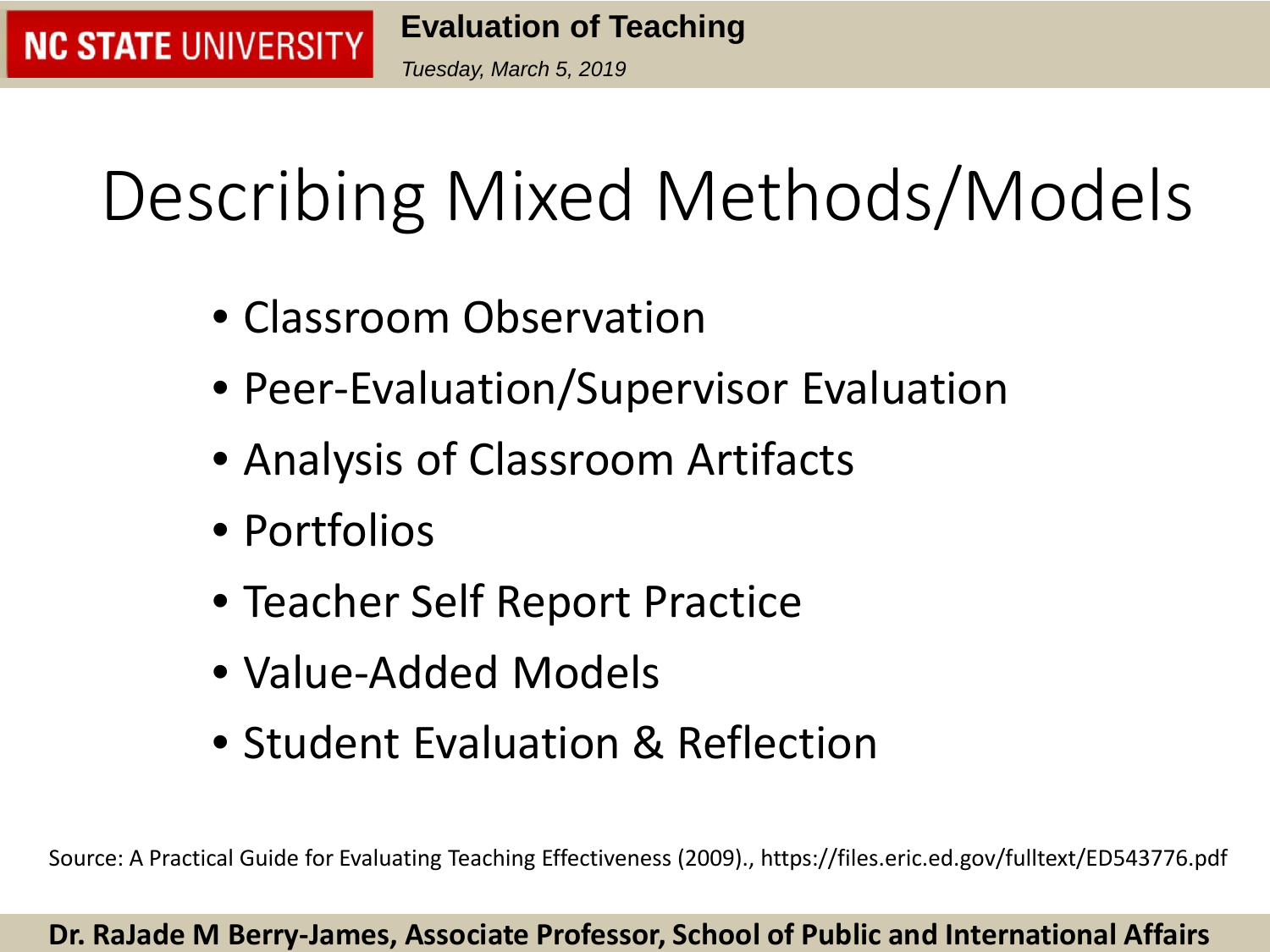*Tuesday, March 5, 2019*

## Exploring Bias in High Stake Decisions

• Gender Bias

**NC STATE UNIVERSITY** 

- S. A. Basow & N. T. Silberg. (1987). Student evalautions of college professors: Are female and male professors rated differently? Jrnl of Educational Psychology, Vol 79(3), 308-314
- Race Matters
	- D. B. Downey & S. Pribesh (2010). When Race Matters: Teacher's Evaluations of Students' Classroom Behavior. Sociology of Education, Vol 77 (Oct), 267-282.
	- L. D. Reid. (2010). The Role of Perceived Race and Gender in the Evaluation of College Teaching on RateMyProfessors.com. Jrnl of Diversity in Higher Education, 3, 137-152.
- Difficulty Bias, Non Response Bias, No Bias?
	- Marsh, H. W., & Roche, L. A. (2000). Effects of grading leniency and low workload on students' evaluations of teaching: Popular myth, bias, validity, or innocent bystanders? *Journal of Educational Psychology, 92*(1), 202-228.
	- P. B. Stark & R. Freishtat. (2014). An Evaluation of Course Evaluations. [ScienceOpen, https://www.scienceopen.com/document?vid=42e6aae5-246b-](https://www.scienceopen.com/document?vid=42e6aae5-246b-4900-8015-dc99b467b6e4)<br>4900-8015-dc99b467b6e4